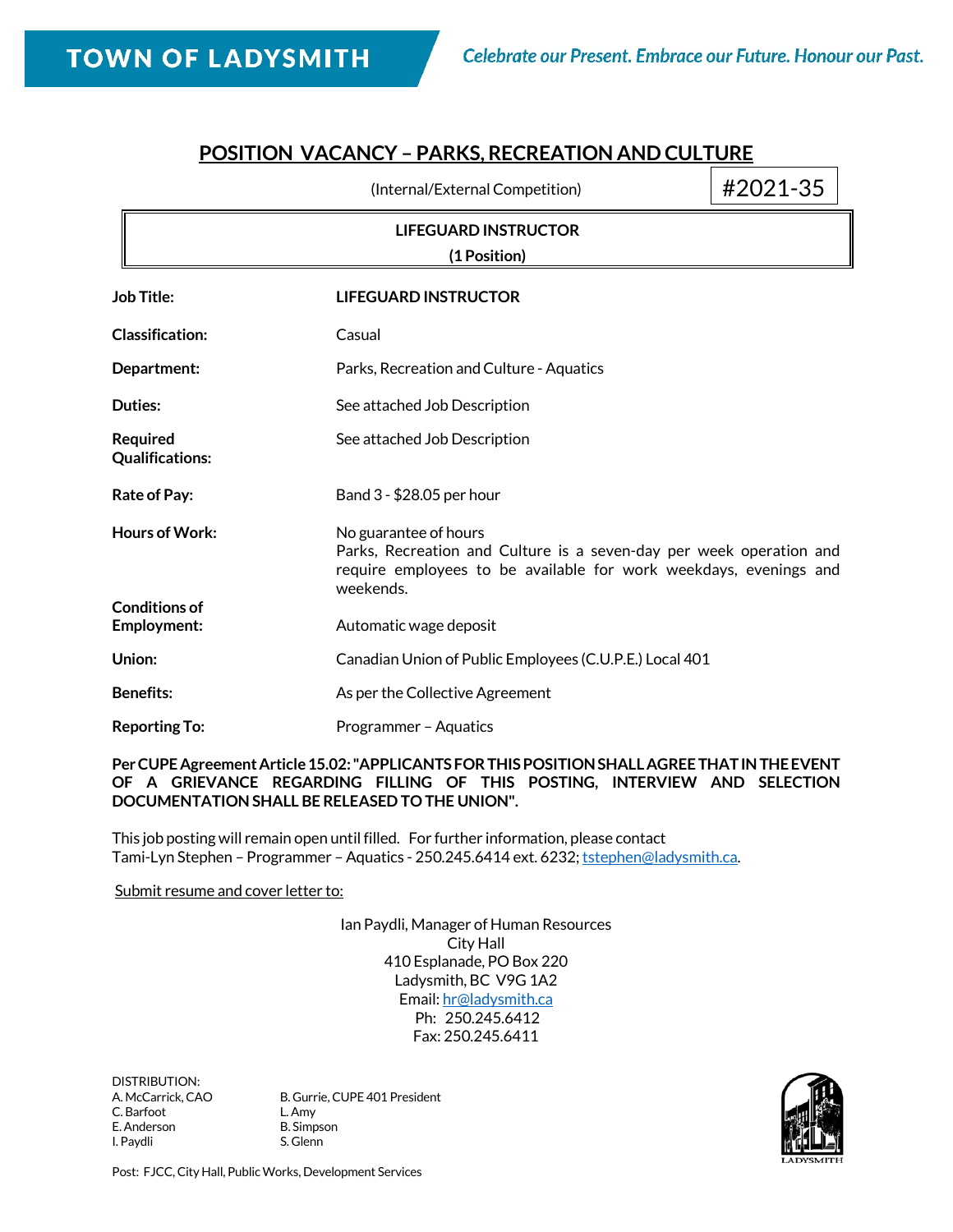

# **TOWN OF LADYSMITH**

# **EMPLOYMENT OPPORTUNITY**

# LIFEGUARD INSTRUCTOR

# **The Opportunity**

Summer is over and you may be thinking about a getting job to help you through the academic year. If you're looking for a rewarding role that will allow you to work with a great team, learn life-long skills and make a difference in our community - all with the flexibility to attend classes, we've got a great opportunity for you. The Town of Ladysmith is seeking a reliable and diligent Casual Lifeguard Instructor.

## **The Organization and Team**

Our team, across the entire organization, works for purpose, balance and community. We are all engaged to create a safe, caring, and well managed work environment that reflects the quality of its people. As your employer we want to be an important part of your life, but we also want you to have a life. The Town of Ladysmith supports its employees with competitive compensation and the flexibility to deal with personal and family life. We also recognize you need to enjoy your work and the people you work with. At the Town of Ladysmith, we are growing and evolving. This creates a motivating environment and work community, and will keep you excited about your job day after day. We are colleagues, mentors and friends.

## **The Location**

Nestled on the eastern shores of spectacular Vancouver Island the Town of Ladysmith has a population of approximately 9,000 people, provides an inviting small town atmosphere and yet, is only a short commute to all the amenities of a major urban centre. Residents enjoy excellent community and recreational facilities and yearround opportunities for outdoor enthusiasts

## **The Position**

The work of this position is important to the community. The Town of Ladysmith is known for its excellent recreational programs and you will help maintain this reputation. When you work as a lifeguard instructor with us, you get the satisfaction of going into work every shift knowing that you will actively make an impact. When guarding your station you're keeping an eye on the pool and ensuring that everyone is behaving safely. While instructing, you'll get the opportunity to provide excitement and education to pool-goers. From teaching participants how to properly fit a lifejacket to helping children learn to swim, our lifeguards are almost always busy providing assistance to someone in the pool. Most casual jobs don't give you this kind of fulfillment and sense of accomplishment.

# **The Requirements**

We want you to be successful in your role. To ensure success we'll need you to have completed grade 10, hold a current Red Cross Water Safety instructor Certification, a National Lifeguard Award, and one year of relevant experience.

## **How to Apply**

Interested in joining our team? If your background mirrors our requirements, we'd love to hear from you. Please submit a cover letter and resume in confidence to  $hr@$  ladysmith.ca referencing competition #2021-35. This competition will remain open until filled, candidates are encouraged to apply at their earliest convenience.

For a complete opportunity profile, please visit our website at https:// www.ladysmith.ca/city-hall/careersvolunteering/ current-vacancies and for further information, contact:

#### Ian Paydli,

Manager of Human Resources Town of Ladysmith, City Hall 410 Esplanade, PO Box 220 Ladysmith, BC V9G 1A2 (e) hr@ladysmith.ca (p) 250.245.6412